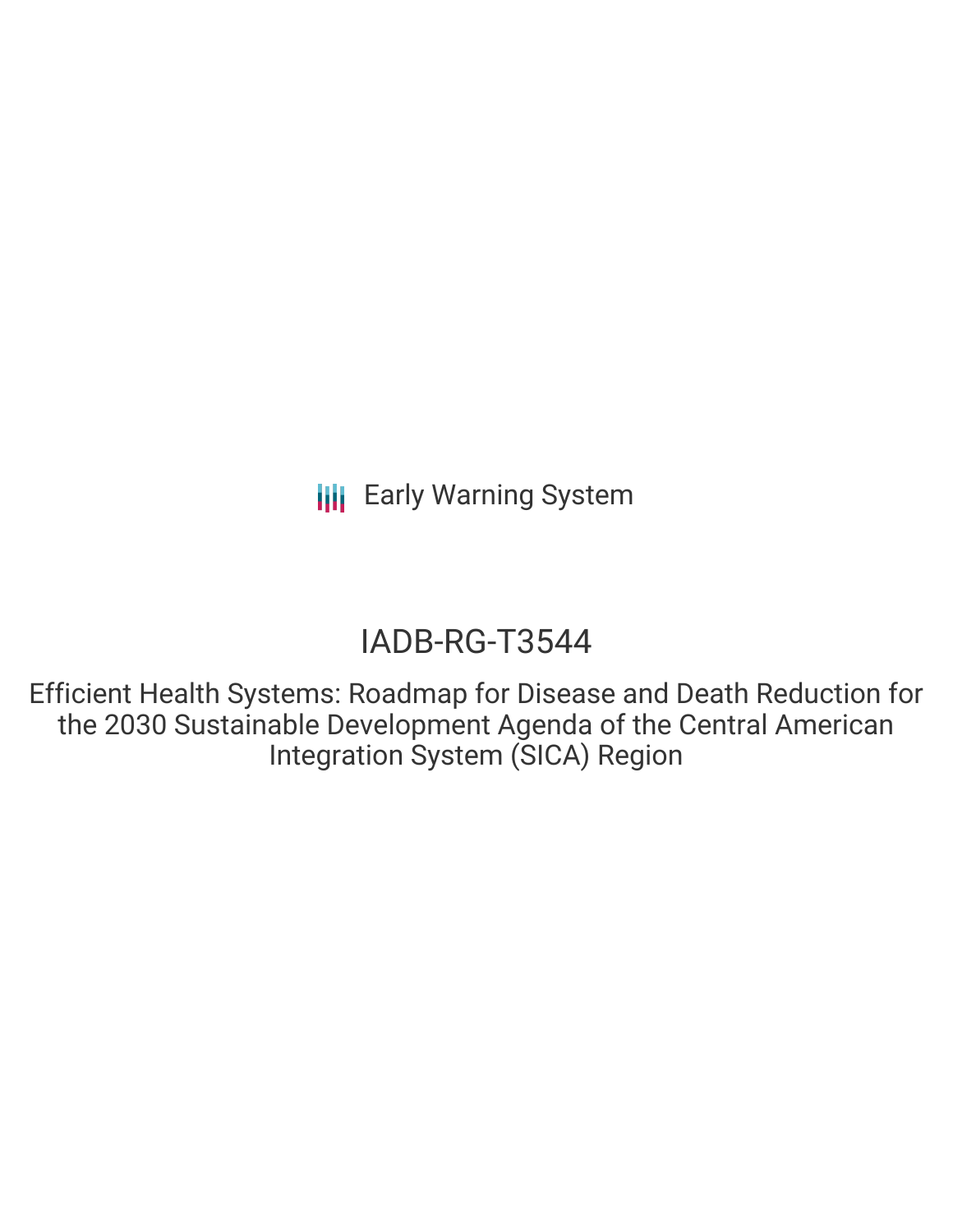

# Ш

### Early Warning System

Efficient Health Systems: Roadmap for Disease and Death Reduction for the 2030 Sustainable Development Agenda of the Central American Integration System (SICA) Region

#### **Quick Facts**

| <b>Specific Location</b>       | <b>Central America</b>                      |
|--------------------------------|---------------------------------------------|
| <b>Financial Institutions</b>  | Inter-American Development Bank (IADB)      |
| <b>Status</b>                  | Approved                                    |
| <b>Bank Risk Rating</b>        | C                                           |
| <b>Voting Date</b>             | 2019-12-09                                  |
| <b>Borrower</b>                | Region                                      |
| <b>Sectors</b>                 | Education and Health, Technical Cooperation |
| <b>Investment Type(s)</b>      | Grant                                       |
| <b>Investment Amount (USD)</b> | $$0.45$ million                             |
| <b>Project Cost (USD)</b>      | $$0.45$ million                             |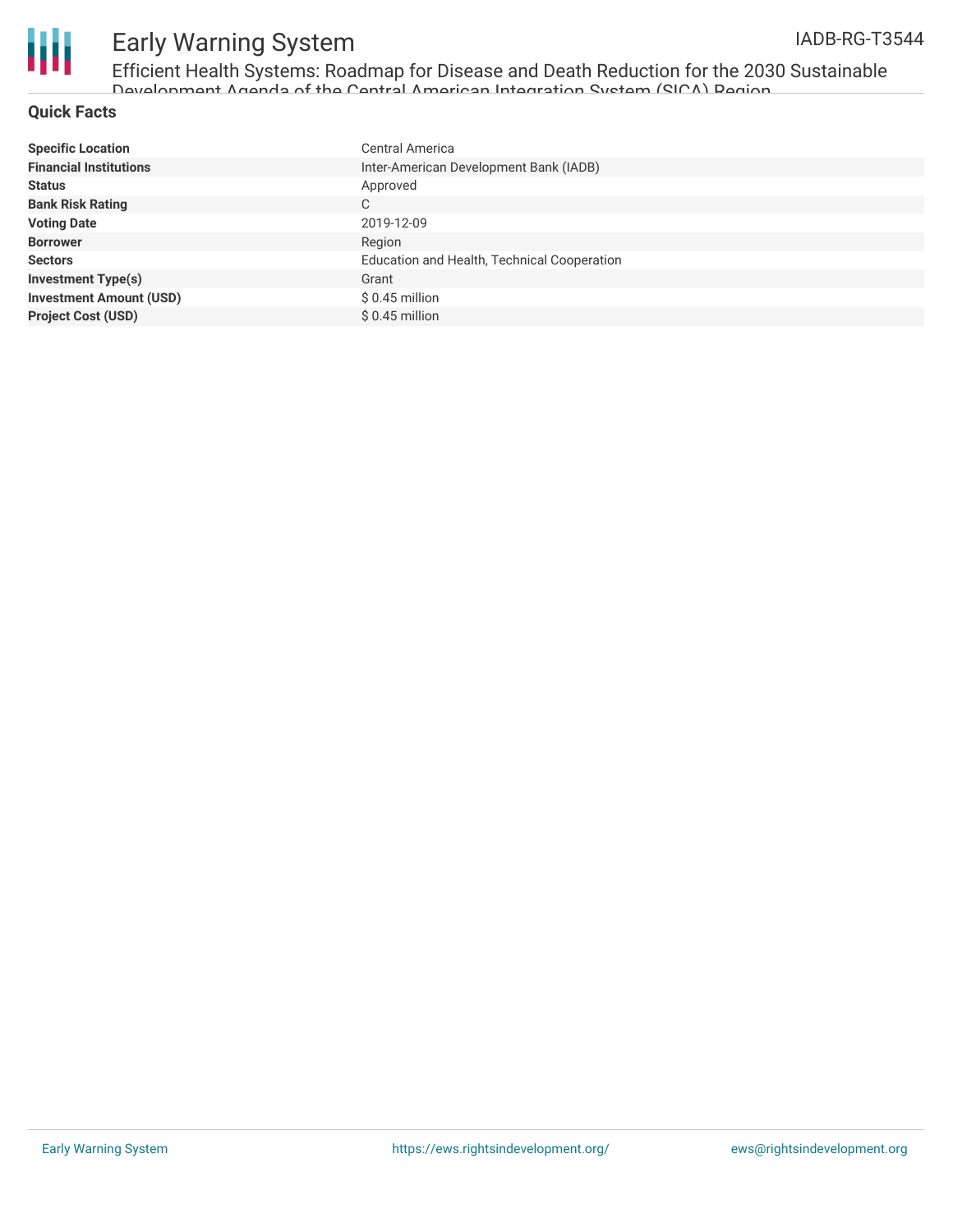

Efficient Health Systems: Roadmap for Disease and Death Reduction for the 2030 Sustainable Development Agenda of the Central American Integration System (SICA) Region

#### **Project Description**

Design of a methodology applicable to 3 countries and replicable in the rest of the SICA member states to guide health actions by 2030.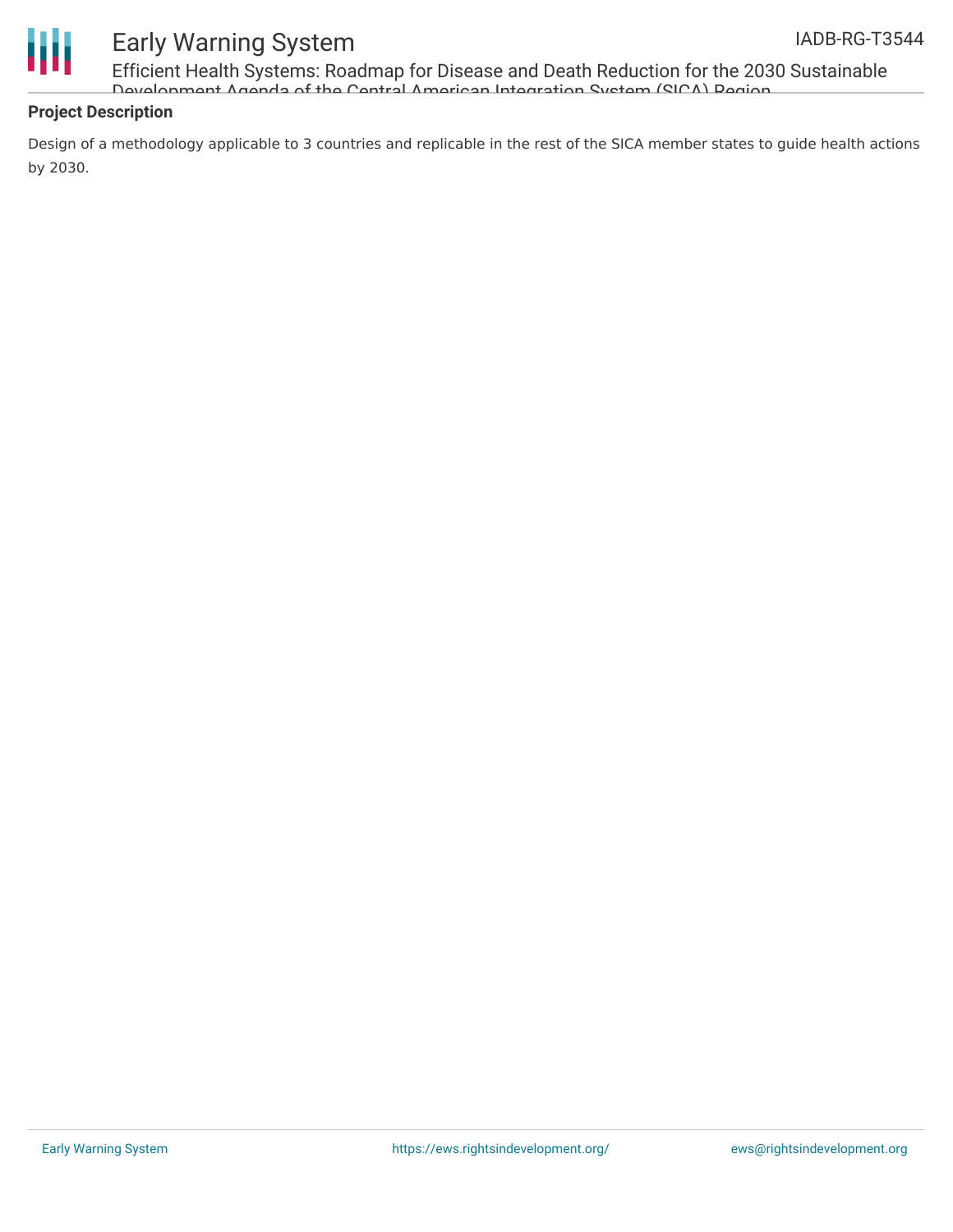

Efficient Health Systems: Roadmap for Disease and Death Reduction for the 2030 Sustainable Development Agenda of the Central American Integration System (SICA) Pegion

#### **Investment Description**

• Inter-American Development Bank (IADB)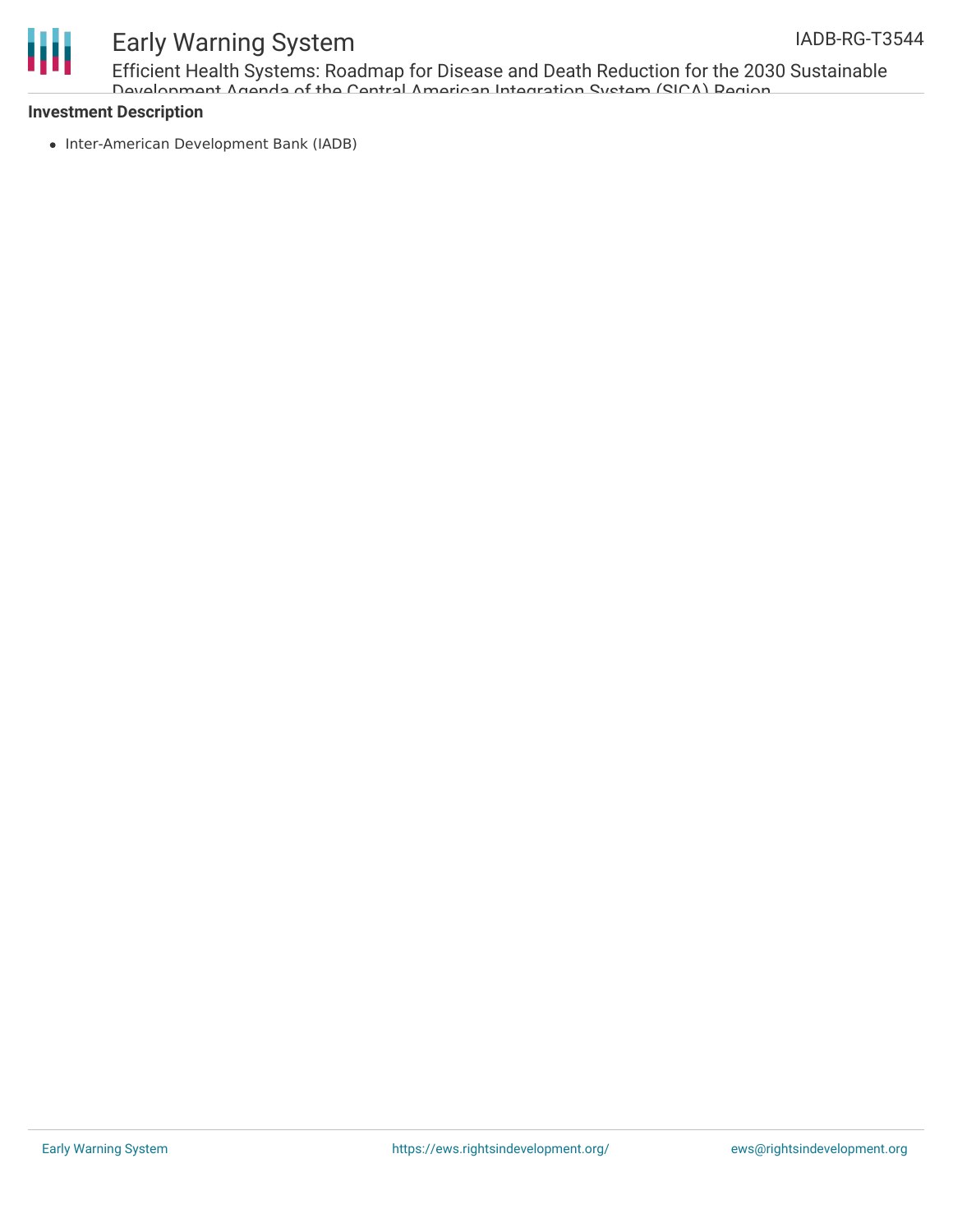

Efficient Health Systems: Roadmap for Disease and Death Reduction for the 2030 Sustainable Development Agenda of the Central American Integration System (SICA) Region

#### **Contact Information**

#### ACCOUNTABILITY MECHANISM OF IADB

The Independent Consultation and Investigation Mechanism (MICI) is the independent complaint mechanism and fact-finding body for people who have been or are likely to be adversely affected by an Inter-American Development Bank (IDB) or Inter-American Investment Corporation (IIC)-funded project. If you submit a complaint to MICI, they may assist you in addressing the problems you raised through a dispute-resolution process with those implementing the project and/or through an investigation to assess whether the IDB or IIC is following its own policies for preventing or mitigating harm to people or the environment. You can submit a complaint by sending an email to MICI@iadb.org. You can learn more about the MICI and how to file a complaint at http://www.iadb.org/en/mici/mici,1752.html (in English) or http://www.iadb.org/es/mici/mici,1752.html (Spanish).